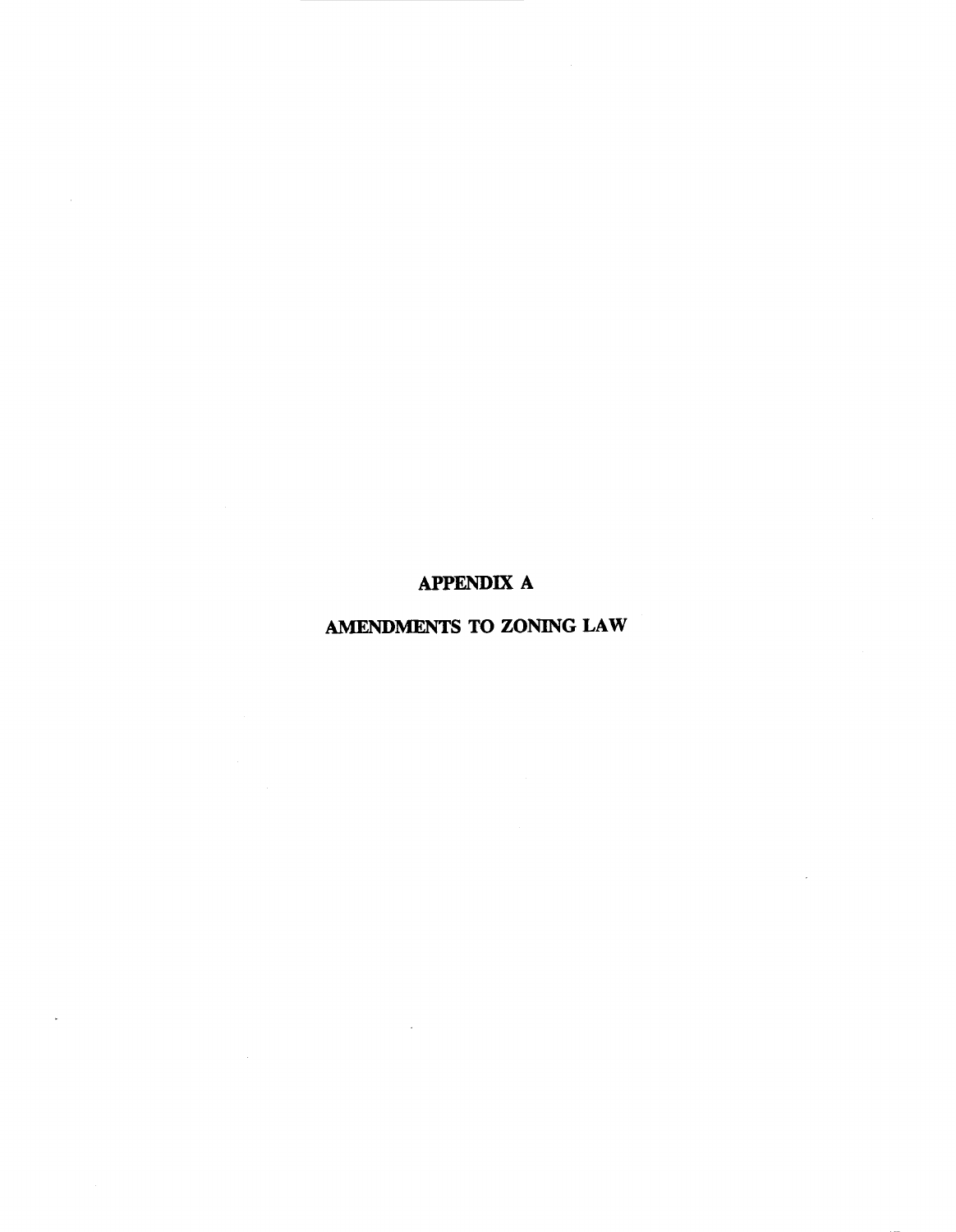# CITY OF RYE LOCAL LAW NO. 1991

A local law amendment to Section 197 of the Code of the City and the Zoning Map of the City of Rye for the purposes of creating three new zoning districts in the Coastal Zone of the City of Rye.

Be it enacted by the City Council of the City of Rye as follows:

Section 1. Section 197-2 of the Code of the City of Rye is hereby amended to read as follows:

S197-2 Districts.

For the purposes of this chapter, the City of Rye is hereby divided into the following classes ofresidence, business, parking, floating, landmarks preservation and coastal zone districts:

Section 2. Section 197-2 of the Code of the City of Rye is hereby amended by adding thereto a new subdivision, to be known as subdivision F., to read as follows:

F. Coastal Zone districts.

- MC Membership Club District
- WR Waterfront Recreation District
- C Conservation District

Section 3. Section 197-1.A. of the Code of the City of Rye is hereby amended by adding a new definition, to be known as COASTAL ZONE, to read as follows:

COASTAL ZONE - That portion of the City of Rye delineated as the Coastal Zone on the New York State Coastal Zone Area Map, and identified in the City of Rye Local Waterfront Revitalization Program (as amended) and on file in the office of the Clerk of the City of Rye.

Section 4. Section 197-86 of the Code of the City of Rye is hereby amended by adding thereto a new Table of Regulations, to be known as Table C, to read as follows: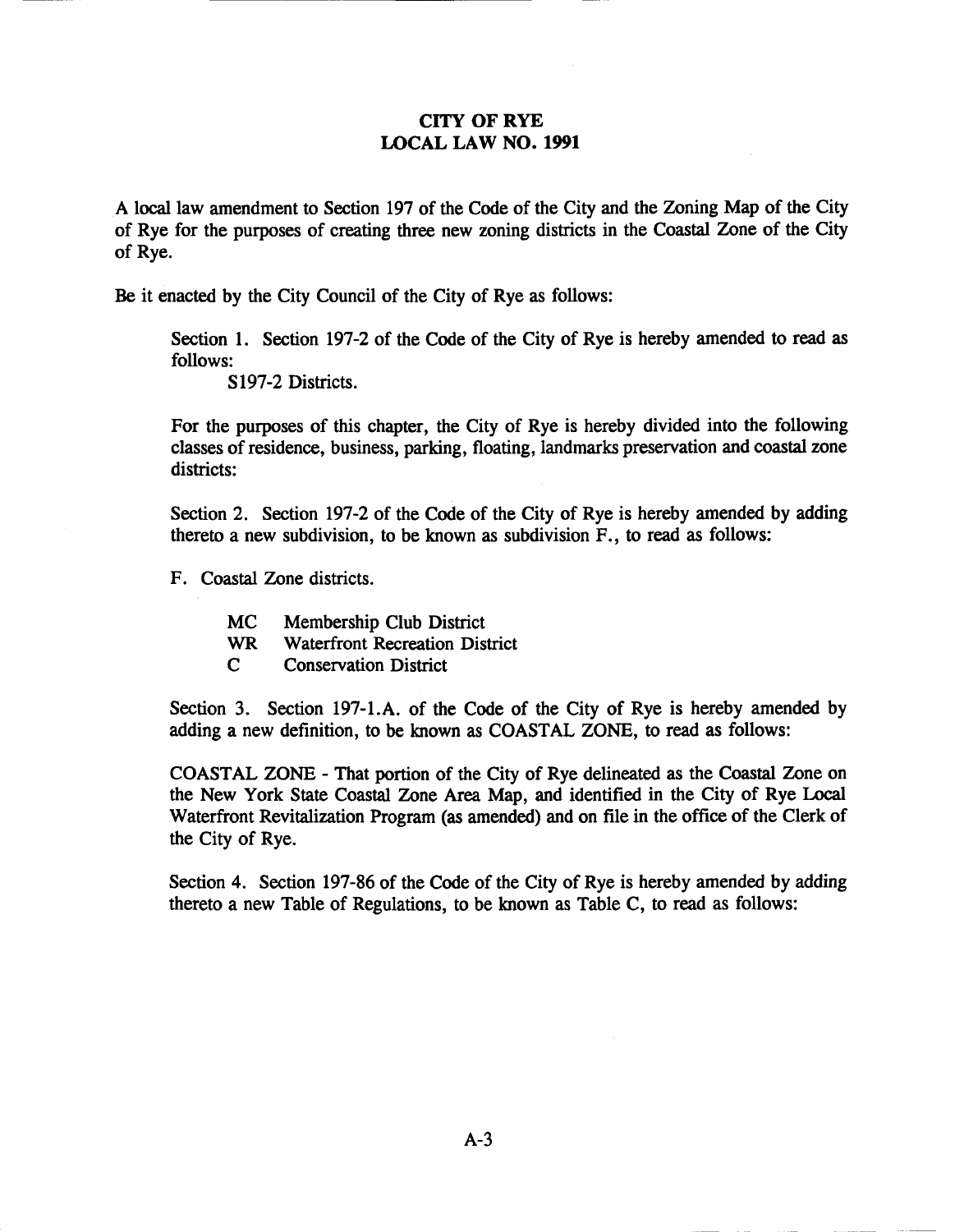# TABLE OF REGULATIONS: TABLE C COASTAL ZONE DISTRICTS - USE REGULATIONS

# Column 1 Permitted Main Uses

### (subject to the requirements and provisions of S197-7)

### **MC** Districts

(1) Membership clubs such as beach, yacht and other similar water related and

water enhanced clubs, except those where a chief activity is carried on primarily for gain.

- (a) A minimum site of seven and five-tenths (7.5) acres shall be provided.
- (b) The floor area to lot area ratio shall not exceed ten-hundredths (0.10).
- (c) Fifty percent (50%) of any such site shall be natural ground cover, to include but not be limited to grass, trees, shrubs, plants and natural surfaces such as rock outcroppings and sand.
- (d) Any building, parking lot or other recreational use shall be subject to the same regulations as specified for educational uses in residence districts, and shall not be located in the specified distance of any lot line.

### WR Districts

- (1) Public recreational uses. Municipal recreation buildings, playgrounds, parks, reservations, beaches, boating facilities and other similar water related and water enhanced recreational uses, provided that no building, parking area or grounds for picnicking or organized games or sports shall be located within the specified distance of any lot line, subject to the same regulations as for educational uses in residence districts.
- (2) Private recreational use. Outdoor and indoor recreational uses including but not limited to golf, badminton, tennis, bathing, swimming, boating and other water related and water enhanced recreational uses, with appurtenant clubhouses, except those where a chief activity is carried on primarily for gain, provided:
	- (a) A minimum site of seven and five-tenths (7.5) acres shall be provided.
	- (b) The floor area to lot area ratio shall not exceed ten-hundredths (0.10).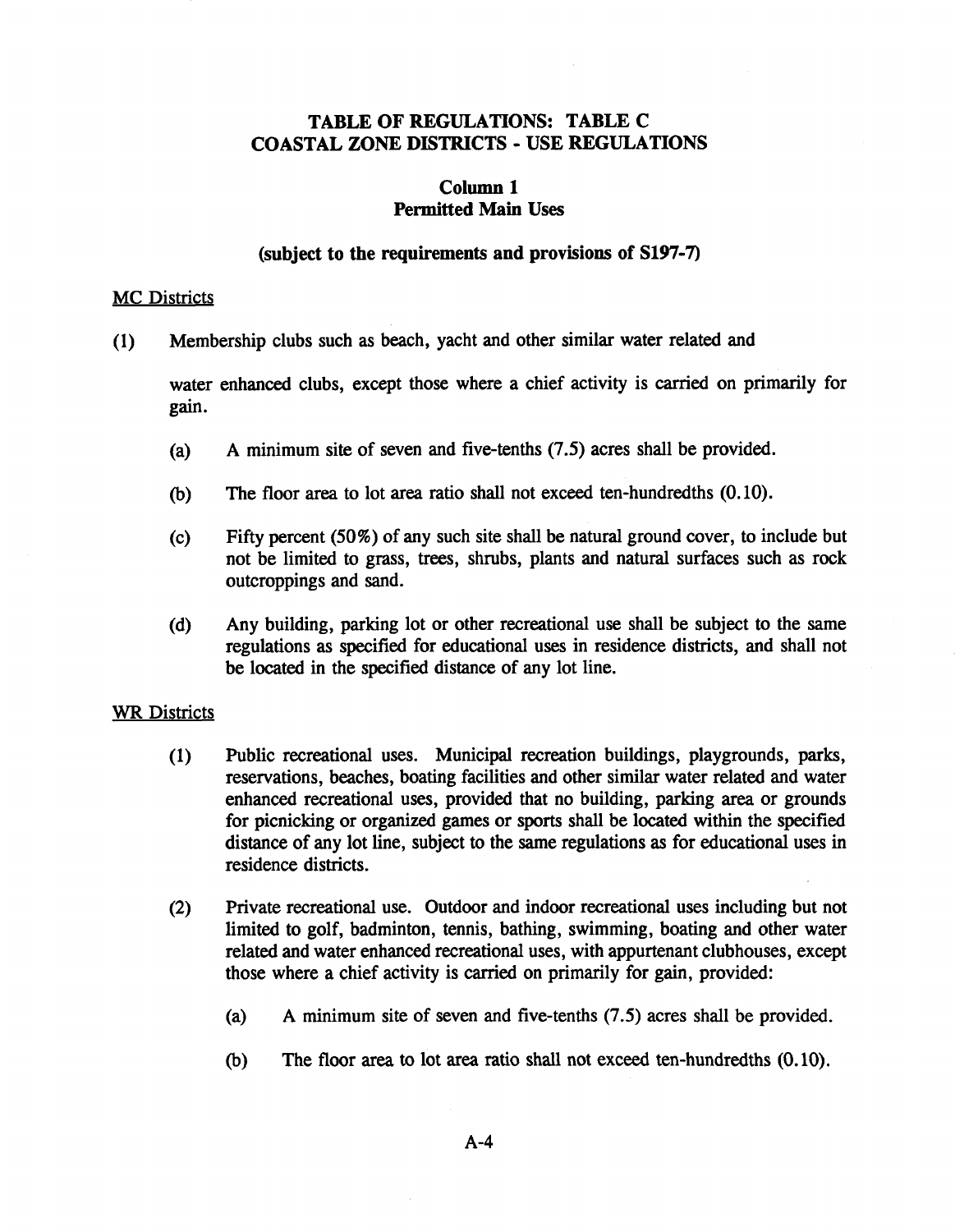- (c) Fifty percent (50%) of any such site shall be natural ground cover, to include but not be limited to grass, trees, shrubs, plants and natural surfaces such as rock outcroppings and sand.
- (d) No green or fairway shall be located within the specified distance from any lot line.
- (e) Any building, parking lot or other recreational use shall be subject to the same regulations as specified for education uses in residences districts.

#### C Districts

 $\setminus$ 

(1) Nature preserves, wildlife conservation areas and natural areas.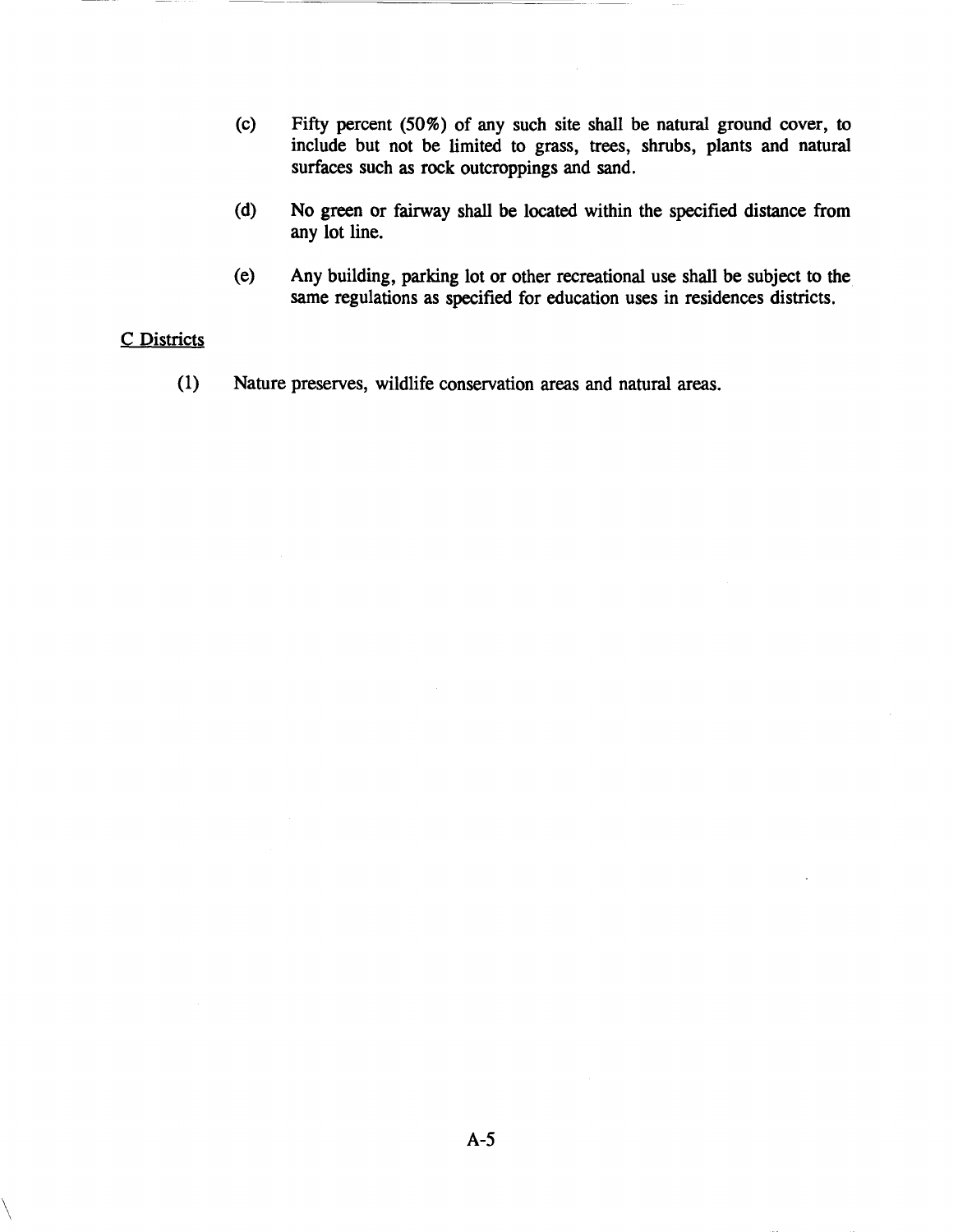### TABLE OF REGULATIONS: TABLE C

#### COASTAL ZONE DISTRICTS - USE REGULATIONS

# Column 2 Uses Permitted Subject to Additional Standards and Requirements (Subject to the requirements and provisions of Section 197-10)

#### MC Districts

- (1) Main uses permitted in R-l Districts as limited therein and subject to the following:
	- (a) Residential lots created by a subdivision after (insert effective date of the local law when printed) shall be lot grouped as permitted by S197-39 of this Chapter at an R-3 standard.
	- (b) The open space to be reserved shall be equal to or greater than 50% of the total area of the land to be subdivided and shall exclude all lands shown on the approved subdivision plat as building lots, public and private rights of way created as part of the subdivision and land, if any, reserved for conventional park and playground purposes.
	- (c) The open space to be reserved in the subdivision shall include where applicable,wetlands and floodplains, and scenic, natural,and ecological features. Structures shall be sited to preserve views of the shoreline from public streets. If the foregoing does not require the full 50% of the required open space, then the remaining required open space to be reserved shall be located between the shoreline and an inland line essentially parallel to the shoreline, as a buffer to protect surface water quality.

#### WR Districts

(Reserved)

#### C Districts

(Reserved)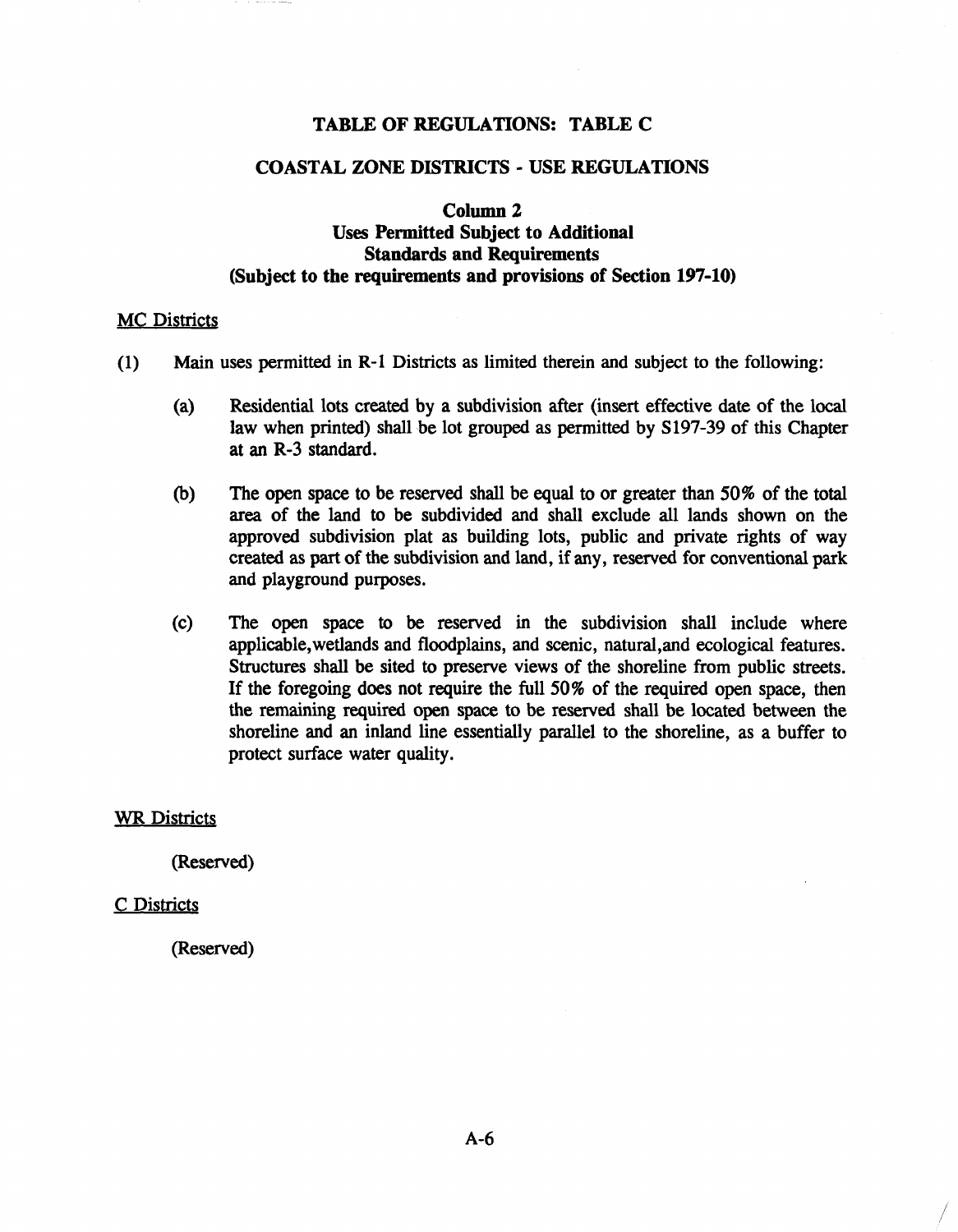# TABLE OF REGULATIONS: TABLE C RESIDENCE DISTRICTS - USE REGULATIONS

### Column 3 Permitted Accessory Uses (Subject to the requirements and provisions of Section 197-9)

#### **MC** Districts

- (1) Any accessory building or accessory use permitted in an R-l District customarily incidental to and located on the same lot with a one family residence.
- (2) The following Accessory uses when associated with a membership club or public recreational use:
	- (a) Tennis courts, paddle tennis courts, swimming pools, beaches, boat docks, boat launching ramps and facilities, basketball courts, and other similar outdoor recreation uses. Lighting of recreation facilities for night use is prohibited except as permitted by Section 197-14 of this Chapter.
	- (b) Boathouses, gymnasiums, health and fitness clubs facilities, racquetball courts, squash courts, locker room, cabanas and other similar types of recreation facilities.
	- (c) Dining, entertainment and bar facilities not primarily open to the public.
	- (d) Club administrative offices, auxiliary facilities for providing related educational and instructional services, maintenance facilities, storage buildings, boat storage, fuel and oil sales to members and guests only, laundry facilities, facilities for pumping out of marine holding tanks, facilities for waste oil collection, and other similar types of club support facilities.
	- (e) Residences for caretakers and staff, seasonal residences for club members and guests.
	- (t) Fences, walls or retaining walls not exceeding six (6) feet in height above the average natural grade except that fences not less that three-quarter (3/4) inch open construction shall be permitted up to twelve (12) feet in height around tennis courts and other similar facilities. Sea walls to the minimum height necessary to provide for adequate protection against flooding.
	- (g) Navigational lights.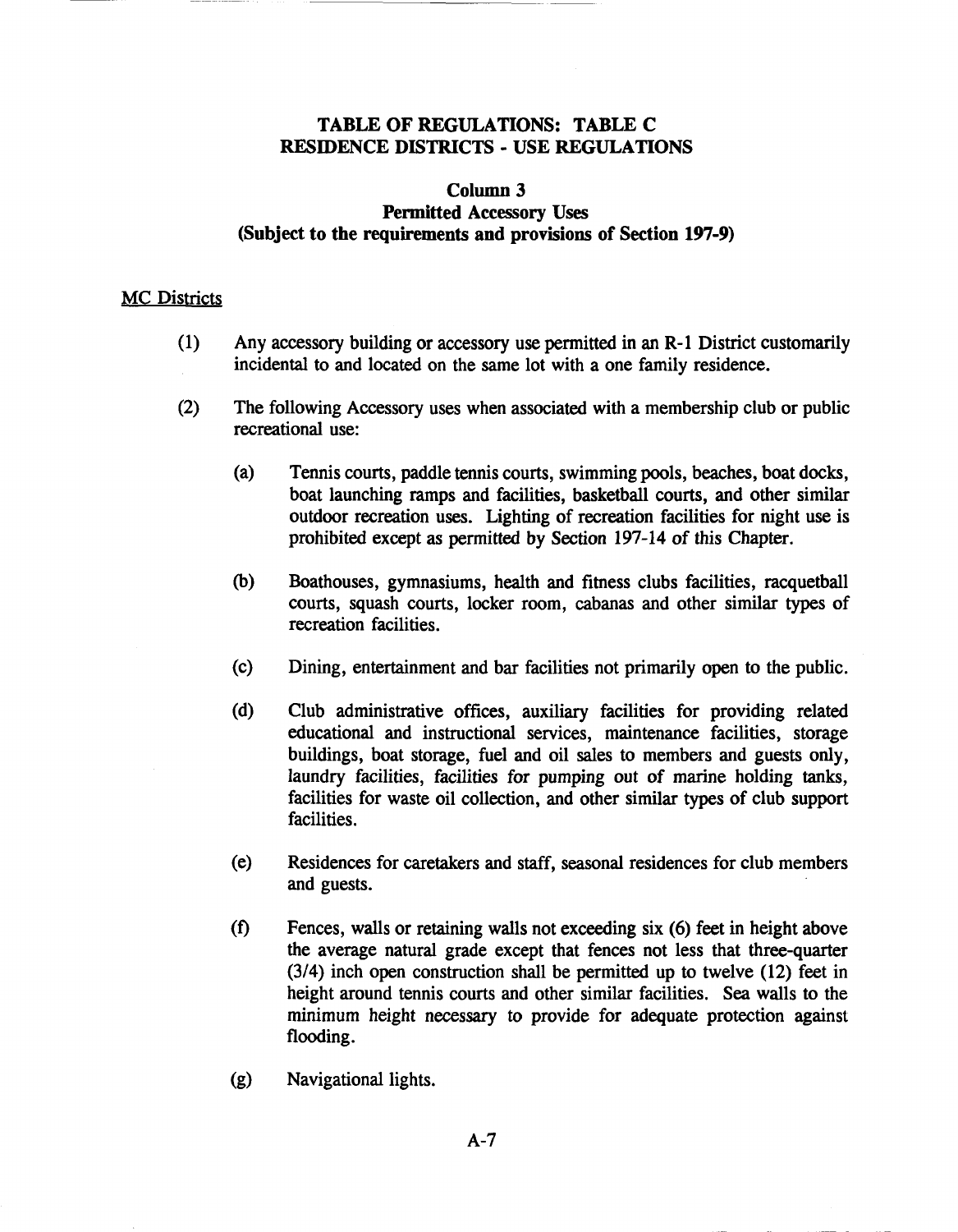(h) Other accessory buildings and accessory uses customarily incidental to the principal club use of the premises.

# WR Districts

(1) Restaurants and lunch rooms excluding drive in car service stands and any other service, except window counter service stands and table service in the required front yard.

# C Districts

(1) Appurtenant service buildings including caretakers and equipment, housing, pavilions, auxiliary facilities for providing related educational and instructional services, walkways, bridges, service and access roadways, or other accessory transportation facilities which may be required as accessory to the permitted main use.

Notes to Area, Yard and Miscellaneous Regulations

- (a) Fifty percent (50%) of any such site shall be natural ground cover, to include but not limited to grass, trees, shrubs, plants and natural surfaces such as rock outcroppings and sand.
- (b) Buildings, structures and manmade surfaces shall not have an aggregate gross floor or surface area in excess of one-half of one percent  $(1/2$  of  $1\%$ ) of the area of the site or cover more of the site than ten percent (10%) of the area of the site.

Section 5. The Zoning Map of the City of Rye is hereby amended by adding to the list of districts thereon three new districts, to be known as the MC District, WR District, and C District, to read as follows:

- MC Membership Club
- WR Waterfront Recreation
- C Conservation

Section 6. The Zoning Map of the City of Rye is hereby amended by changing the zoning designation of those lands known on the Rye City Tax Map as Sheet 159.06, Block 1, Lot 1, and Sheet 153,18, Block 1, Lots 9 and 10, from an R-l One-Family District to a MC Membership Club District.

Section 7. The Zoning Map of the City of Rye is hereby amended by changing the zoning designation of those lands known on the Rye City Tax Map as Sheet 147.09 Block 1, Lots 11 and 12, Sheet 147,13, Block 1, Lot 2 and that portion of Sheet 147.13, Block 1, Lot 1, shown cross hatched on the attached map entitled "R-1 District to MC District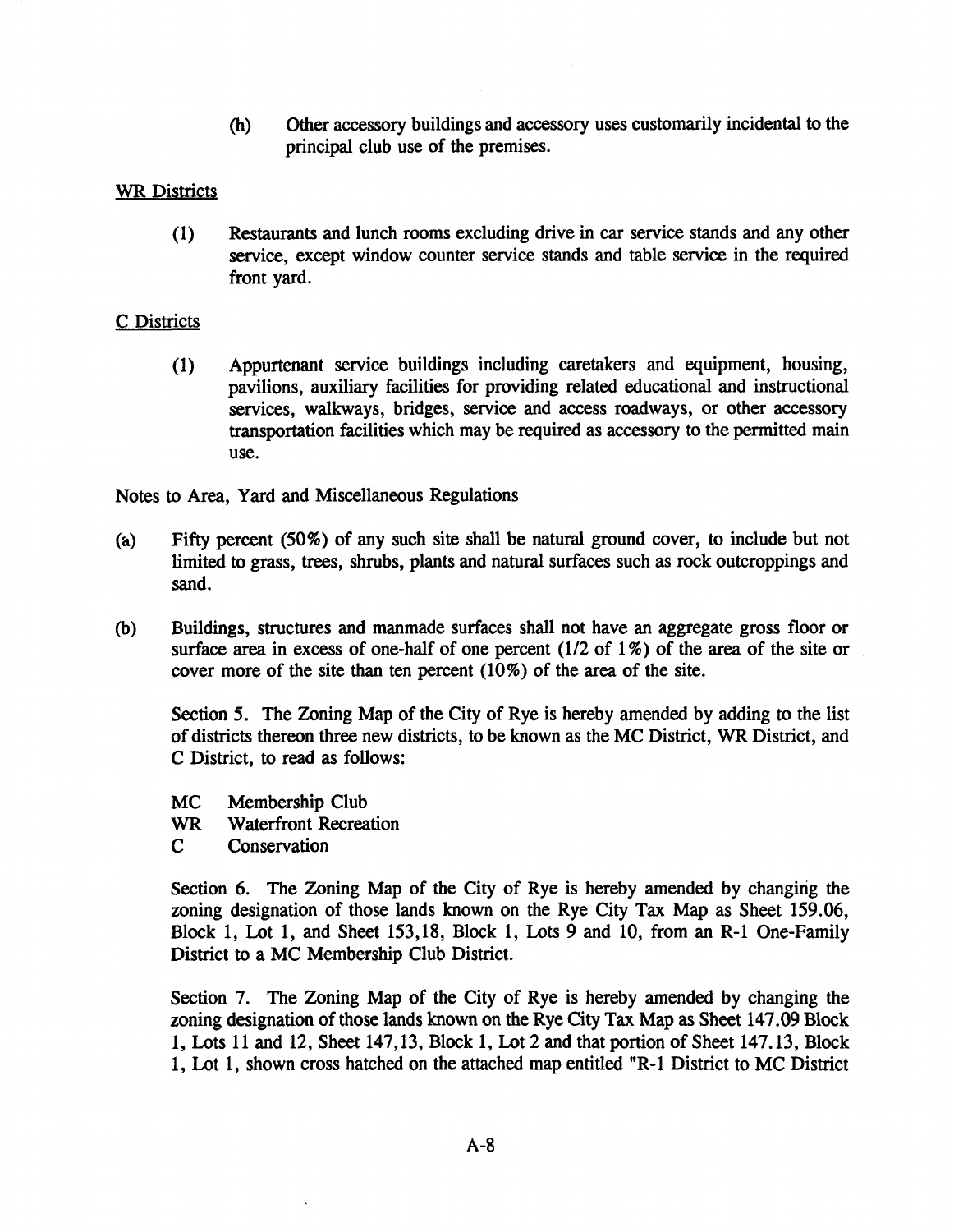Rezoning of Lot 1", from an R-l One Family Residence District to a MC Membership Club District.

--------~~~--

Section 8. The Zoning Map of the City of Rye is hereby amended by changing the zoning designation of the land known on the Rye City Tax Map as Sheet 146.20, Block 1, Lot 6, except for the Edith G. Read Natural Park and Wildlife Sanctuary as shown on the attached map, from an R-5 One Family Residence District and B-1 Neighborhood Business District to a WR Waterfront Recreation District.

Section 9. The zoning Map of the City of Rye is hereby amended by changing the zoning designation of those lands known on the Rye City Tax Map as Sheet 153.07, Block 3, Lot 93, from an R-5 One Family Residence District to a WR Waterfront Recreation District.

Section 10. The Zoning Map of the City of Rye is hereby amended by changing the zoning designation of that land known on the Rye City Tax Map as Sheet 153.05, Block 3, Lot 72, from an R-2 One Family Residence District to a WR Waterfront Recreation District.

Section 11. The Zoning Map of the City of Rye is hereby amended by changing the zoning designation of that portion of the land known on the Rye

City Tax Map as Sheet 146.20, Block 1, Lot 6, shown on the attached map as the Edith G. Read Natural Park and Wildlife Sanctuary, from an R-l One Family Residence District to a C Conservation District.

Section 12. The Zoning Map of the City of Rye is hereby amended by changing the zoning designation of that land known on the Rye City Tax Map as Sheet 153.09, Block 1, Lots 32 and 33, from an R-2 One Family Residence District to a C Conservation District.

Section 13. The Zoning Map of the City of Rye is hereby amended by changing the zoning designation of that portion of the property known on the Rye City Tax Map as Sheet 146.18, Block 4, Lot 68, from the westerly side of Playland Parkway to a line extending from the intersection of the common property line between those properties known on the Rye City Tax Map as Sheet 146.18, Block 2 Lots 59 and 60 and the westerly side of Crescent Avenue to the southwest corner of that lot known on the Rye City Tax Map as Sheet 146.18, Block 4, Lot 50, from an R-4 One Family Residence District to a C Conservation District.

Section 14. Section 197-1O.A. of the Code is hereby amended by adding thereto a new subdivision, to be known as subdivision (7), to read as follows:

(7) In a Coastal Zone District a conventional subdivision or a subdivision lot grouped pursuant to Section 197-39 will accomplish the following: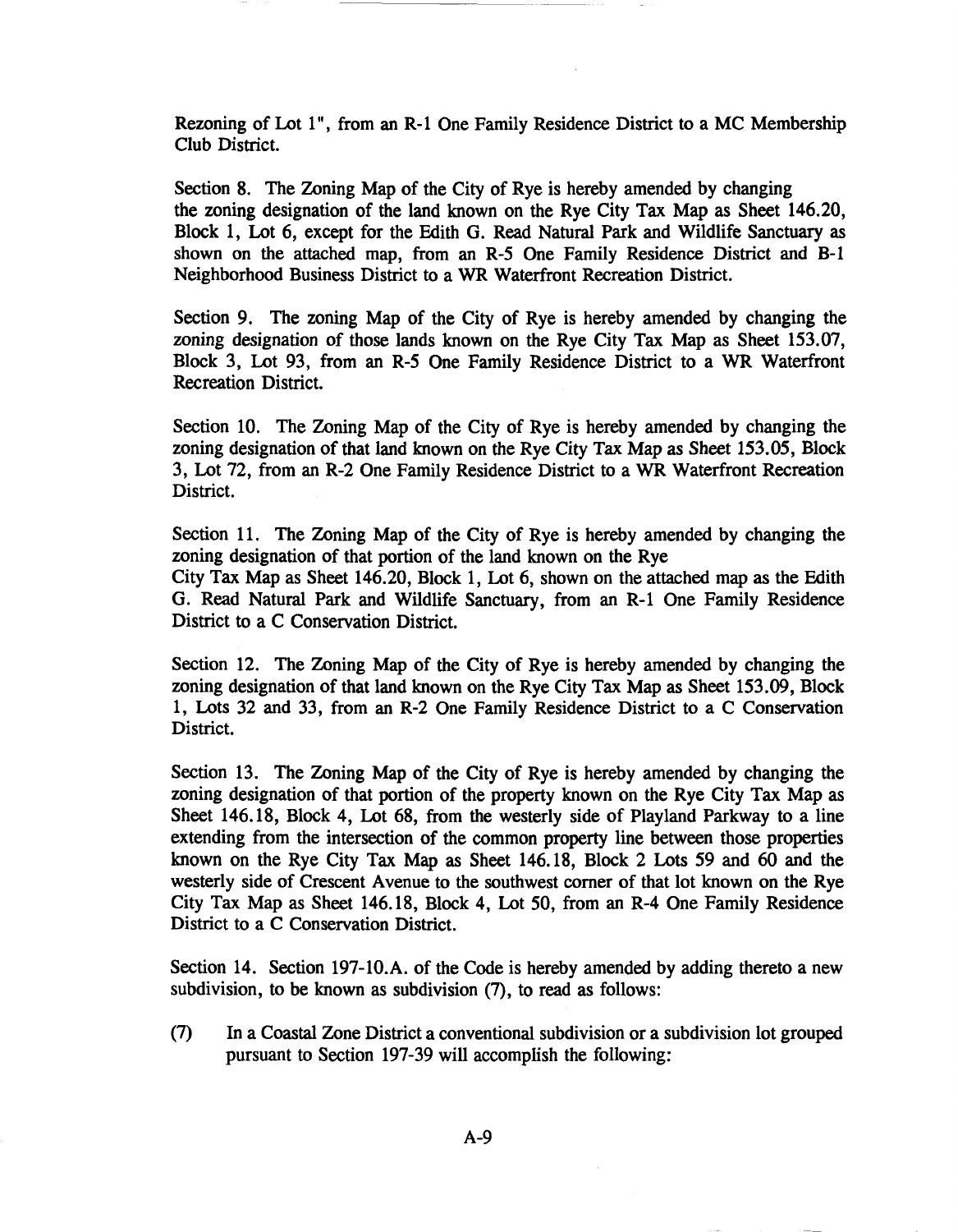- (a) Preserve all wetlands and floodplains.
- (b) All buildings and facilities shall be so arranged as to preserve to the maximum extent practical the view of the shoreline from public streets.
- (c) Where any development borders the waterfront there shall be a one hundred (100) foot wide strip of land along the waterfront which shall not include any area of the site below mean sea level or beyond the upland property line, whichever is most protective of proper drainage, flood protection and edge effect along the waterfront.

Section 15. This local law shall take effect immediately upon filing in the Office of the Secretary of State.

Table of Regulations: Table C Coastal Districts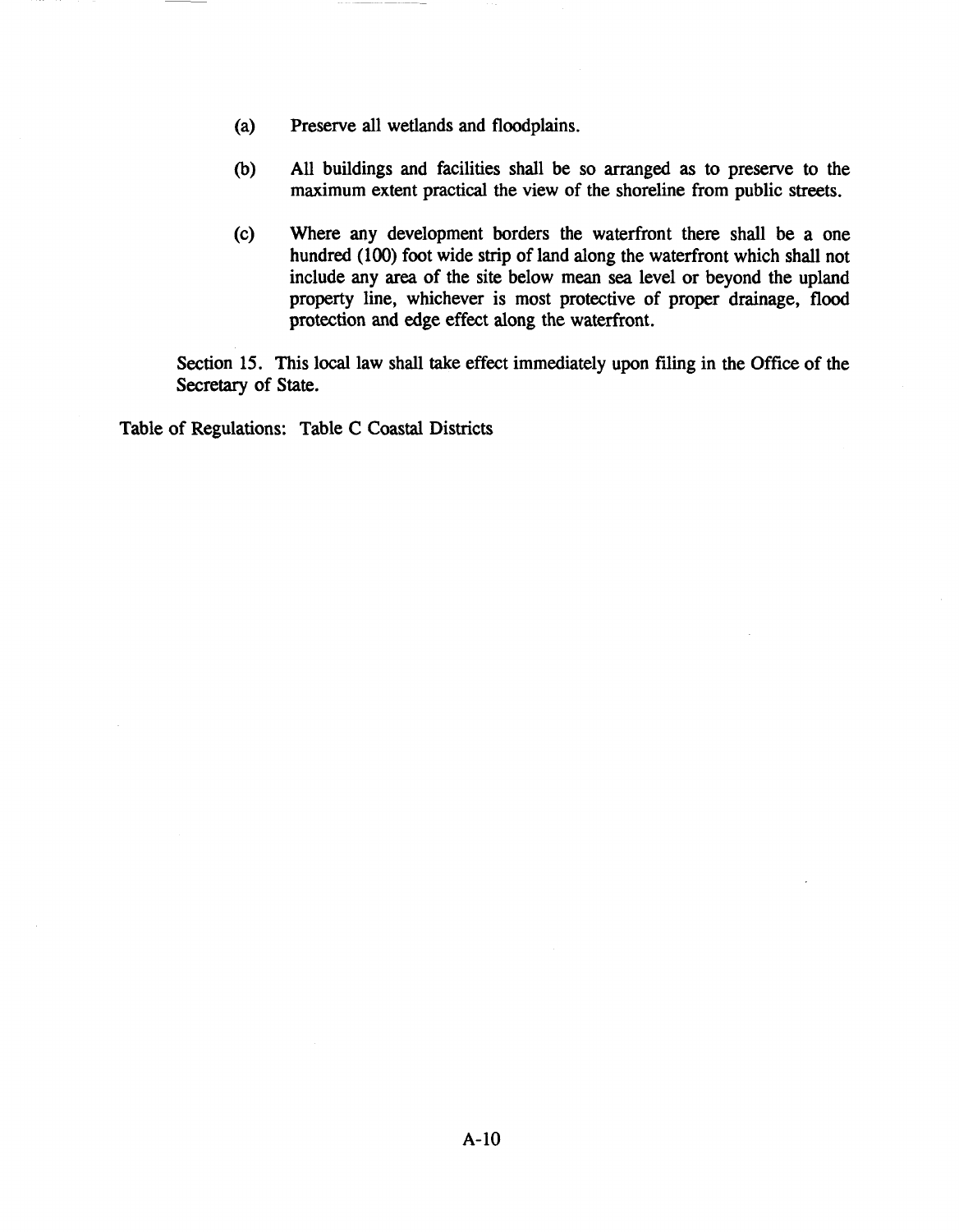# CITY OF RYE LOCAL LAW NO. 1991

A local law amending 197-5.A.(6) of the Code of the City of Rye for the purpose of permitting the Board of Appeals to allow the reestablishment or restoration of non conforming water dependent uses and structures.

Be it enacted by the Council of the City of Rye as follows:

Section 1. Section 197-5.A. (6) of the Code of the City of Rye is hereby amended to read as follows:

(6) No structure used for a non conforming use shall be reestablished, restored or used if the structure is destroyed, damaged or removed by any cause if the cost of such reestablishment or restoration would, according to the estimate of the Building Inspector, exceed fifty percent (50%) of the assessed value of the structure at the time of destruction, damage or removal; but if such cost would be less than 50% of such value, it may be restored or used, provided it is done within twelve  $(12)$  months of such time. In a specific case involving unnecessary hardship, the Board of Appeals may permit such reestablishment, restoration or use even though such cost would exceed fifty percent (50%) of such assessed value, provided it would not exceed fifty percent (50%) of the reproduction value of the damaged structure at such time of damage. In cases involving water dependent uses and related structures, the Board of Appeals may permit such reestablishment, restoration or use even though such cost would exceed fifty percent (50%) of the assessed value or reproduction value, provided the reestablished or restored use and structures will result in no greater intensity of activity and development than the use and structures at the time they were destroyed or damaged, the cost of the reestablishment or restoration will not exceed one-hundred percent (100%) of the reproduction value of the damaged structures at such time of damage and the work will be done within twelve (12) months after approvals are obtained from all other government agencies.

Section 2. This local law shall take immediately upon filing in the Office of the Secretary of State.